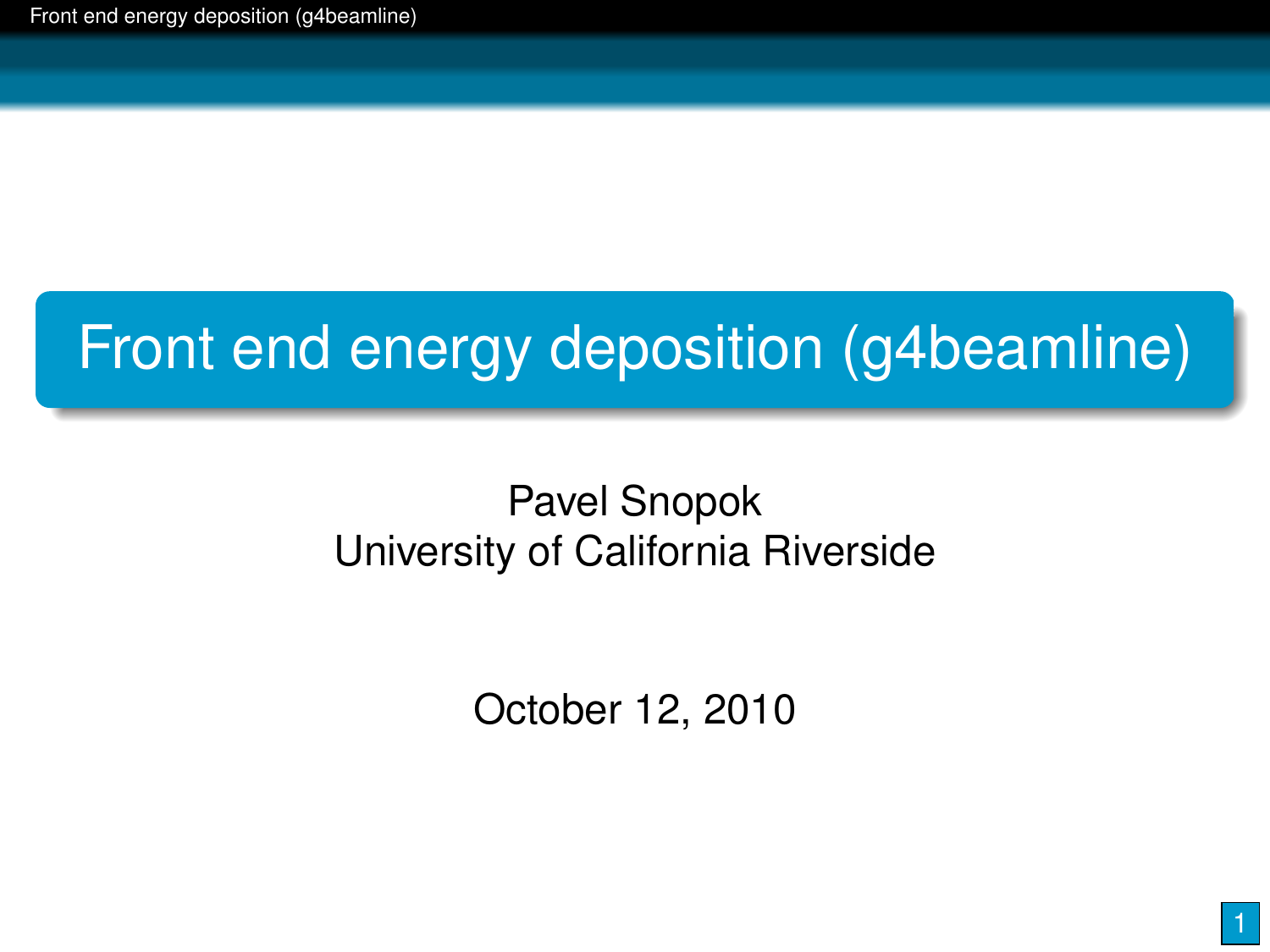### Particle loss tracking in g4beamline

• I modified g4beamline slightly, so that every time a particle hits a volume with kill=1, its longitudinal coordinate, kinetic energy, stat. weight, particle ID and the name of the volume is written on the log file:

DEPO> 165424 91.36 3.216 11 'RF cooler 7-1' DEPO> 168725 243.049 3.216 22 'RFwall' DEPO> 164225 83.8923 3.216 22 'RFwall' DEPO> 162189 1.97105 3.216 22 'ApertureCooler' DEPO> 12797.3 1874.82 1.943 211 'ApertureCapture'

- **•** This allows me to collect information on particle loss and energy deposition.
- All the secondary particles are accounted for.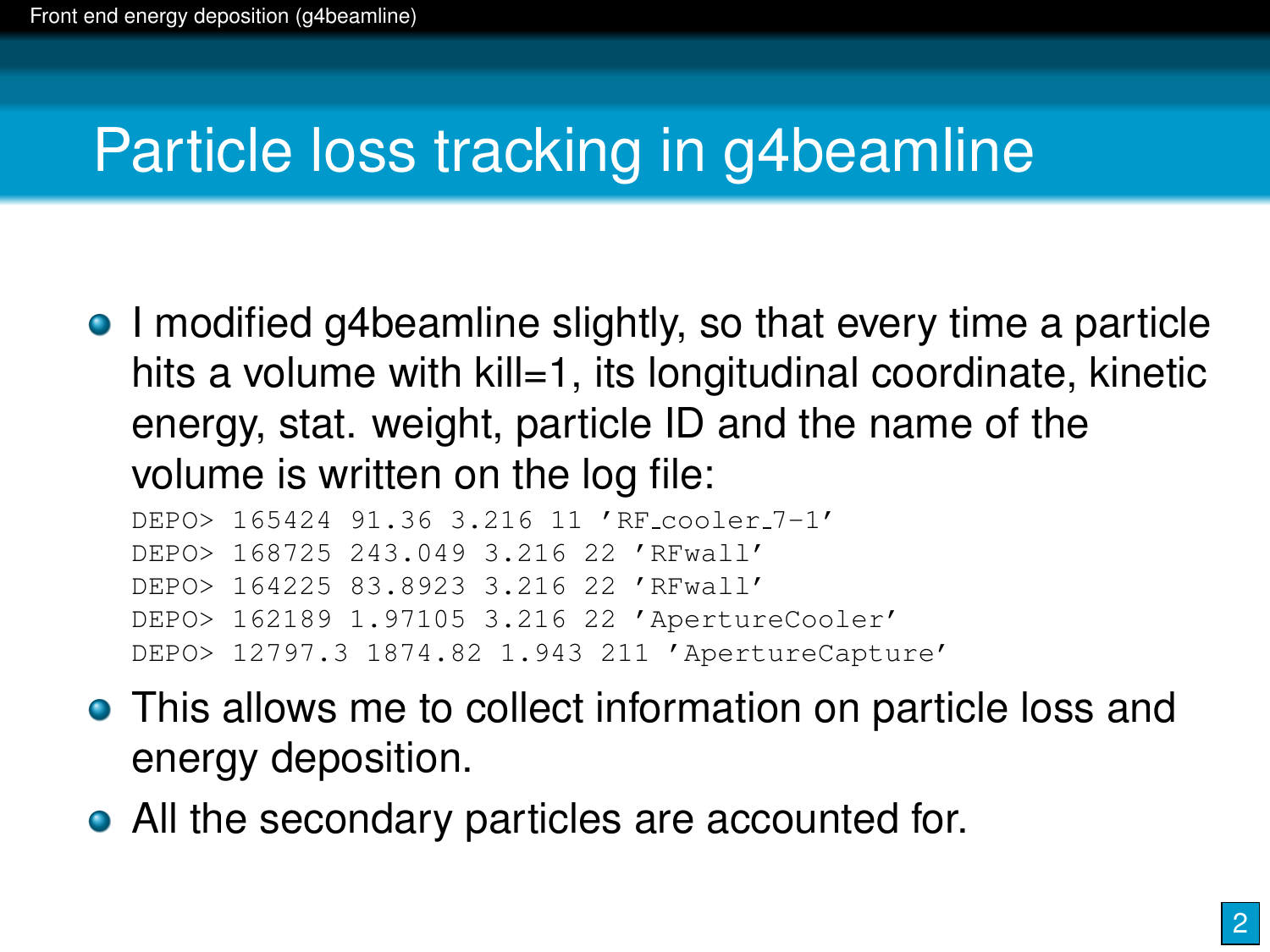#### Integrated losses



#### ICOOL (by Chris)

- All losses are higher in the capture/drift/buncher region;
- proton losses do not increase dramatically in the phase rotator; 0
- **e** electron losses are way higher than in ICOOL,
- some explanations next slide.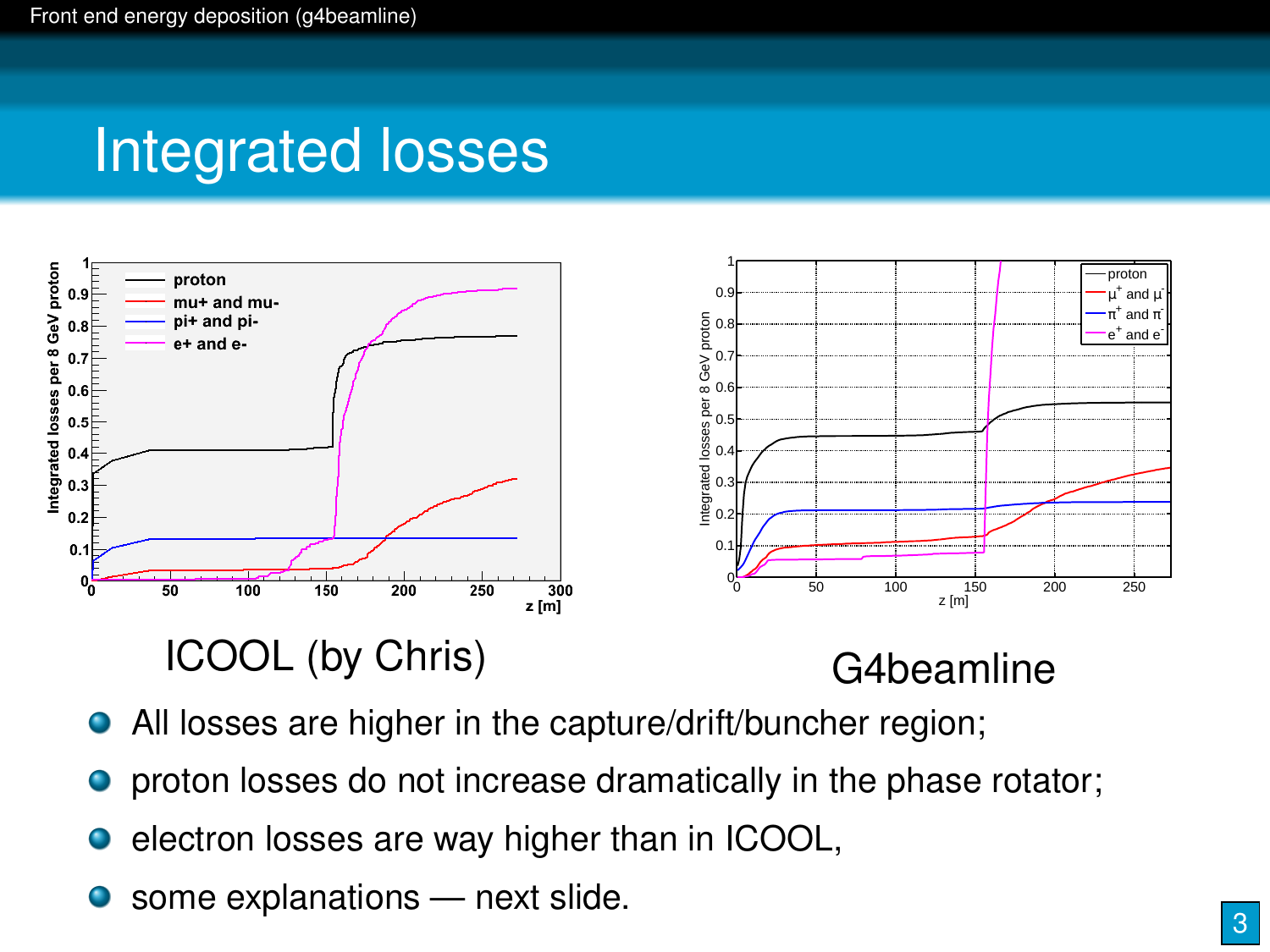## Electron losses



Number of electrons in the beam (g4beamline vs ICOOL, see previous meeting)

- **Electron loss is more intense in** the rotator/cooler in g4beamline compared to ICOOL, as evidenced by the transmission graph shown at the previous meeting. That explains the curve in the previous slide.
- What seems to be counterintuitive is the fact that both transmission and losses are higher in g4beamline in the capture/drift/buncher.

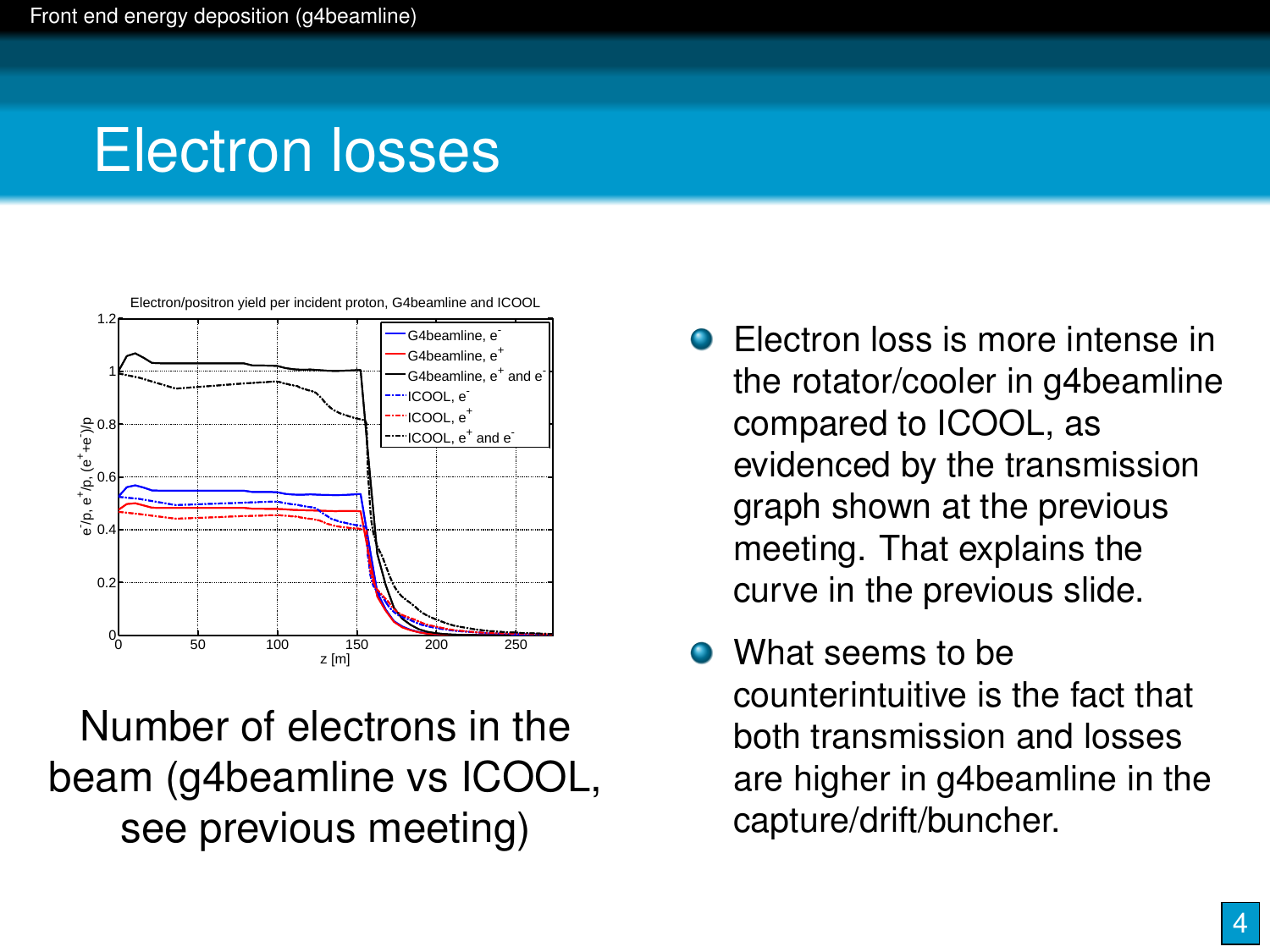### Proton losses

- **•** Proton losses are higher in rotator/cooler in ICOOL, since protons stopped in the absorber are taken into account.
- Difference in proton losses in capture/drift/buncher (0.45 vs 0.4) is harder to explain, but it might have to do with the total number of particles tracked (I only tracked about 70000 particles).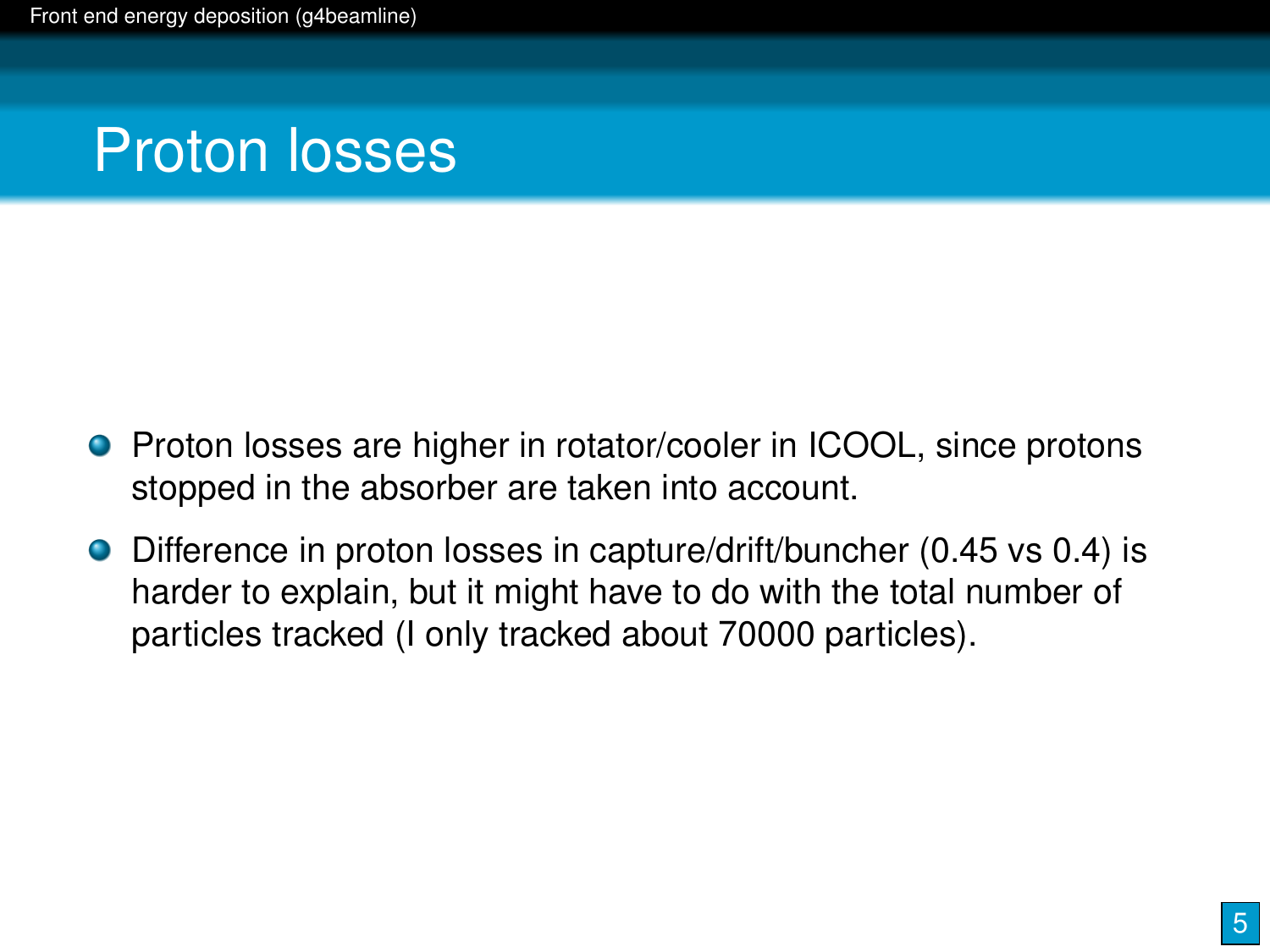# Muon losses



Number of muons in the beam (g4beamline vs ICOOL, see previous meeting)

- **•** Muon transmission is virtually the same in both ICOOL and G4beamline.
- **o** Integrated losses converge toward the end of the cooling channel to about 0.35 (slide 3).
- Why there is so much difference in the capture/drift/buncher region is a question.
- **I** will try to re-run beam loss simulation in ICOOL with new initial distribution to see if it makes a difference.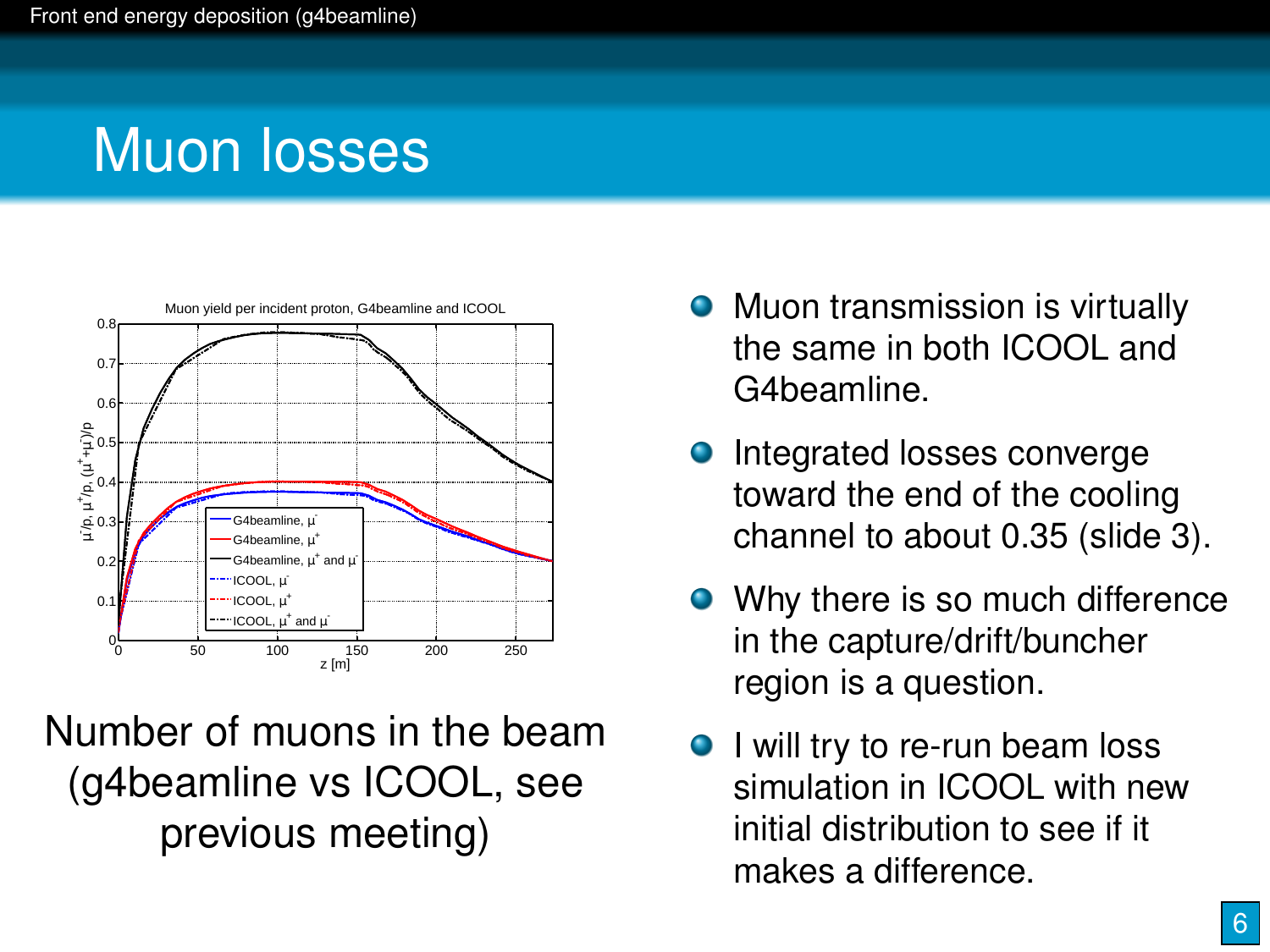## Energy deposition I: protons



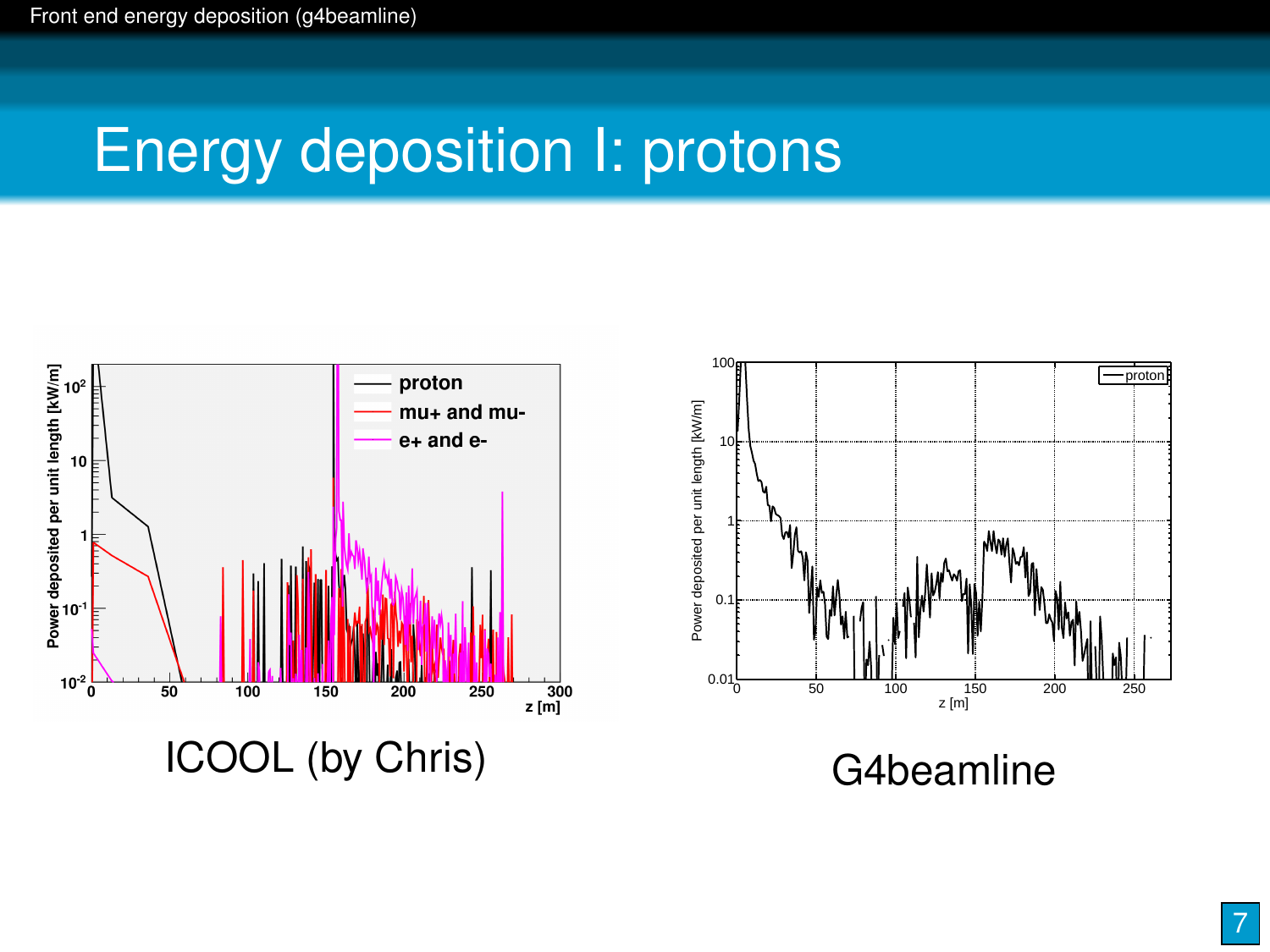# Energy deposition II: muons